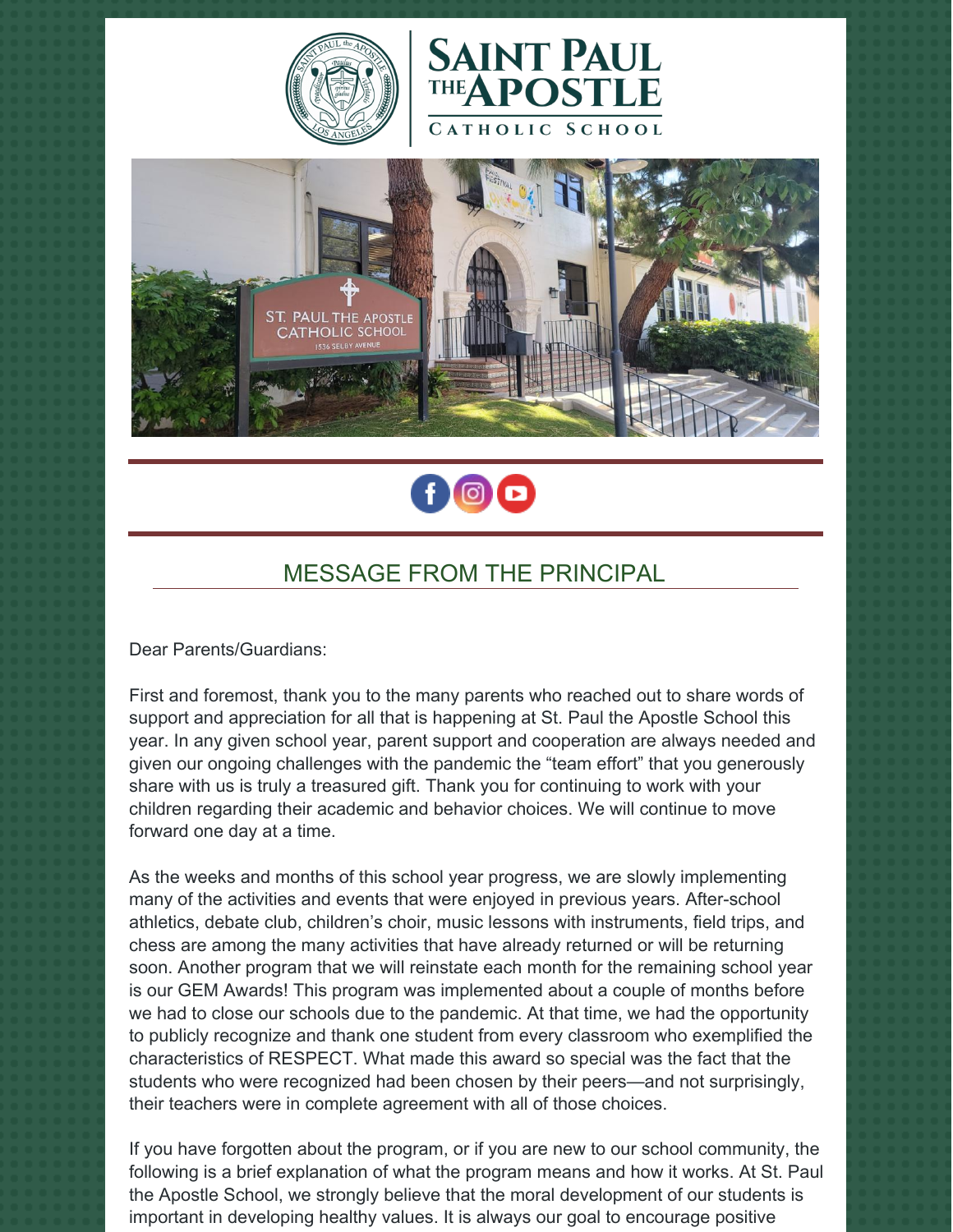qualities so that SPA students will develop good character, make appropriate choices, grow in their Catholic faith, and be effective leaders and role models. So many of our students strive to live these values every day, but too often their efforts are not being acknowledged. It is with this in mind that we decided to implement the GEM Awards, where there will be a Schoolwide focus on a specific Christian quality each month. Teachers will introduce the quality to their students, incorporate the trait into the curriculum wherever possible, and take note throughout the month of any exceptional efforts on the part of each student in their classroom. These qualities may be used as the focus for religion lessons, classroom discussions, and the models for good behavior.

At the end of each month, the students in every classroom will be asked who they think has best modeled the Christian quality behavior—not only for that month, but all of the time. We all know that it's easy for students to do the right thing when the teachers, coach or principal is looking, but our students know which of their peers consistently models Christian behavior when the adults are not always present. These are the students we want to recognize and thank for helping to make SPA a caring, faith-filled community!

In order for this program to be successful, parents and faculty will need to work together to reinforce these important values at school and at home. As always, thank you once again for your support and partnership, and for all of the kindness that you consistently bestow upon us.

Peace and Blessings,

Crystal Pinkofsky Principal

# **ANNOUNCEMENTS**

# **Virtual High School Night**



Tonight, 6th, 7th, and 8th grade Parents are invited to join our Virtual High School Night via Zoom. This evening is entirely optional and meant to give you some insight into our local Catholic High Schools. Use the link below to access the Zoom Links for each session.

### **SPA Virtual High School Night [Webpage](https://school.sp-apostle.org/2021-high-school-night)** Monday, October 25th, 2021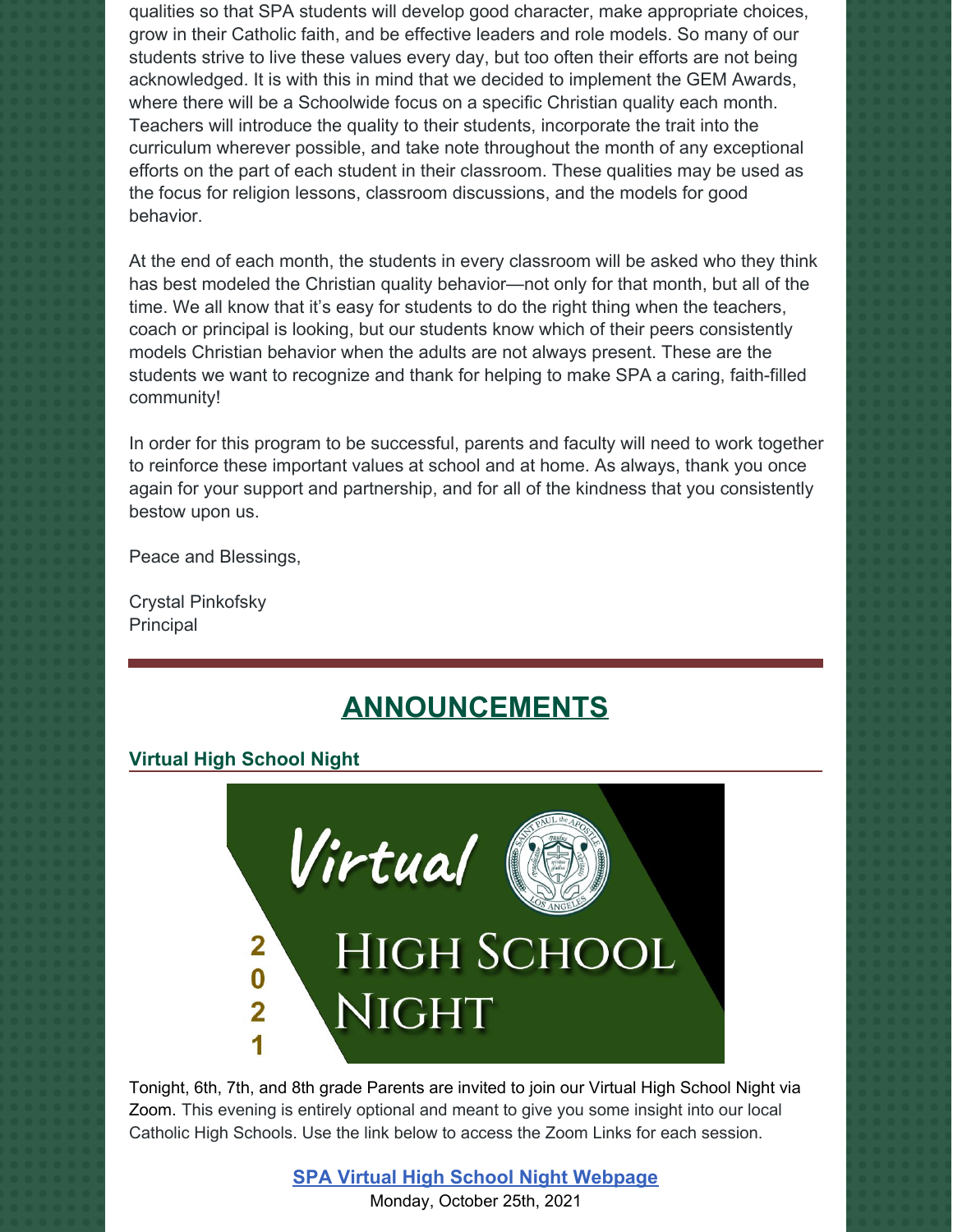#### **Schedule**

.

6:30-7:00 pm Louisville High School (female)

7:00 -7:30 pm Notre Dame High School (co-ed)

7:35-8:05 pm Crespi Carmelite High School (male) and Marymount High School (female)

8:10-8:40 pm Loyola High School (male) and Notre Dame Academy (female)

# **PICTURE MAKE-UP DAY**

The picture packages that were purchased were given to the students to take home this past Friday. Please ask your child for this item if he/she did not remember to give it to you.

**Absentee/Retake Picture Day is this Thursday, October 28, in the morning.** Parents of students who did not have their pictures taken on the original date are encouraged to order online for their student(s) to avoid any shipping costs at a later time. Please order ahead of Picture Day, if possible; **the**



**portal will only remain open for 24 hours after Picture Day.** The link below will take you directly to the website and will automatically log you in. You will only need to add your email address to place an order.

# **<https://www.barksdalestorefront.com/shop/login/?ac=0021297AR>**

Any student that ordered a picture package and was not happy with their portrait is welcome to come and have their photo retaken. **They MUST bring back their original purchased package, which the photographer will keep.** A picture package with their new photo will be printed and re-sent to school for distribution.

Anyone photographed on make-up day will receive a "Proof" booklet when pictures are returned to school. These proofs will contain an individualized access code so families can access their image online. Please let us know if you have any questions.

# **HALLOWEEN CELEBRATIONS**

This is just a friendly reminder that all of our students may have **FREE DRESS this Friday, October 29,** as part of their Halloween celebration. **At least one item of clothing must be black or orange, and ALL clothing MUST be appropriate for a Catholic school setting.** Please note that costumes may NOT be worn to school. As part of the celebration, the teachers will have store-



bought individually packaged treats for their students to take home and enjoy. Due to COVID safety precautions, we are not allowing any type of treats to be brought from home and shared with the students. Thank you for your understanding and cooperation regarding these protocols.

#### **CAP AND GOWN MEASUREMENTS**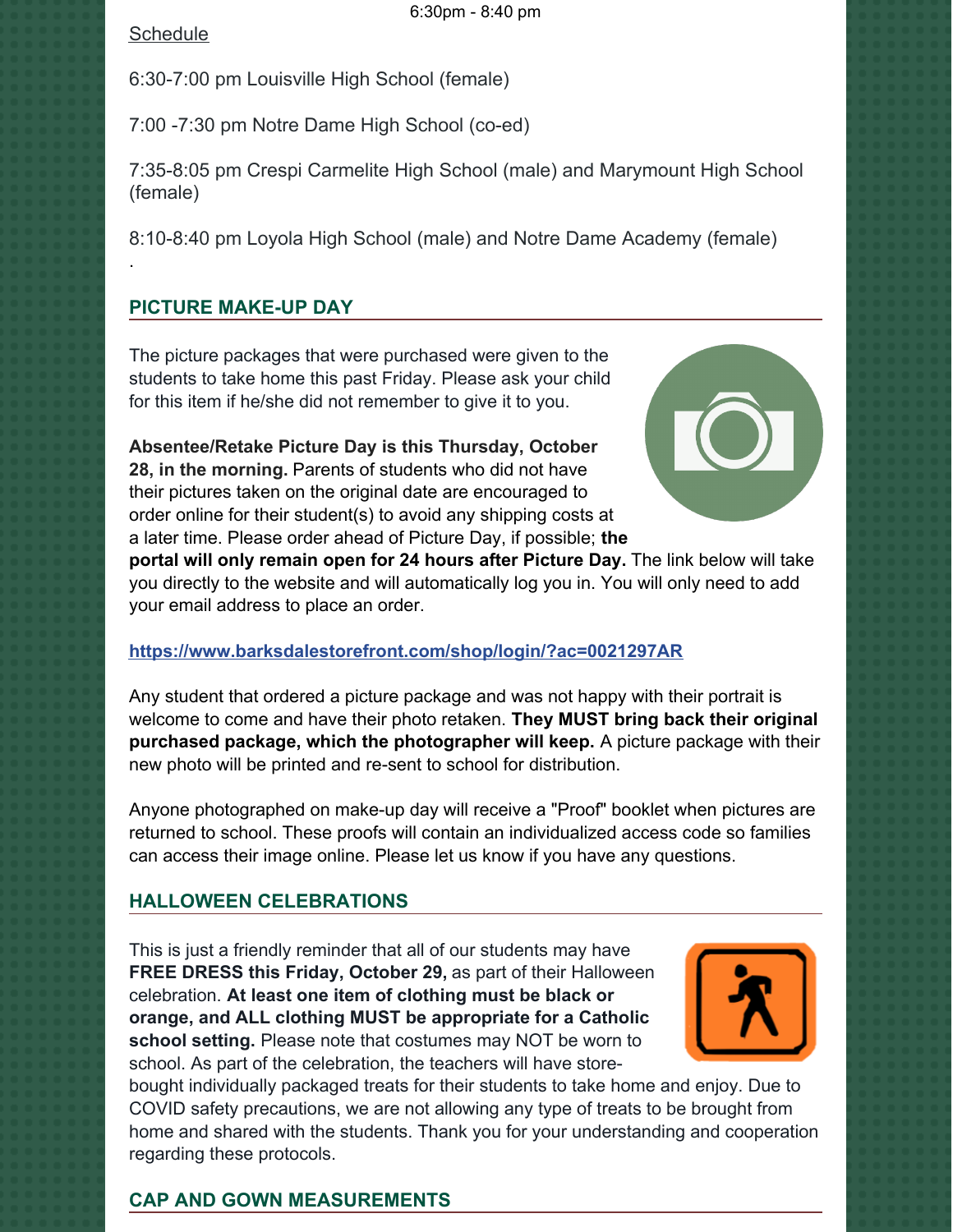

This Friday, October 29, a representative will be on site to take the measurements of our 8<sup>th</sup> grade students for their graduation cap and gown orders. This will begin after morning prayer/announcements with Ms. Danielski supervising the process. It's important that we have all of our 8<sup>th</sup> grade students here on time so that everyone is included. Thank you for your

attention and cooperation regarding this important matter.

# **LOOKING AHEAD…**



As our families begin planning vacation and holiday schedules, we know that it might be helpful for you to have an outline of the **"no school days"** ahead. Please note the following:

| November 11 <sup>th</sup>                                                                       | <b>Veterans Day</b>                 |
|-------------------------------------------------------------------------------------------------|-------------------------------------|
| November 24 <sup>th</sup> – November 26 <sup>th</sup>                                           | <b>Thanksgiving Holiday</b>         |
| December 20 <sup>th</sup> – January 2 <sup>nd</sup>                                             | <b>Christmas/New Year's</b>         |
| January 17 <sup>th</sup>                                                                        | Martin Luther King's Day            |
| February 21 <sup>st</sup>                                                                       | President's Day                     |
| March 11 <sup>th</sup>                                                                          | Ski Weekend                         |
| March 18 <sup>th</sup>                                                                          | <b>Religious Education Congress</b> |
|                                                                                                 | <b>Easter Vacation</b>              |
|                                                                                                 | <b>Campout Weekend</b>              |
| April 15 <sup>th</sup> – April 22 <sup>nd</sup><br>May 20 <sup>th</sup><br>May 30 <sup>th</sup> | <b>Memorial Day</b>                 |

It should be noted that since "Ski Weekend" and "Campout Weekend" are not schoolsponsored events, the administration has no control regarding the dates selected or anything that may occur resulting in a last-minute change of date. This has occurred in previous years, and we do apologize in advance for any inconvenience this may cause our SPA families.

Please note that **Parent-Teacher Conferences** will be held the week of November 15<sup>th</sup> through November 19<sup>th</sup>. (Sign-ups for Conference times will be shared with you soon.) **School will dismiss at 12:00 every day that week, and after-school care will be available for our students until 6:00 p.m.**



It's time to order your 2021-2022 St. Paul the Apostle School yearbook! Don't miss out! It is a wonderful way to remember the school year! You can just click **[HERE](https://www.prestoregister.com/cgi-bin/order.pl?ref=spapostle_school&fm=3)** to order.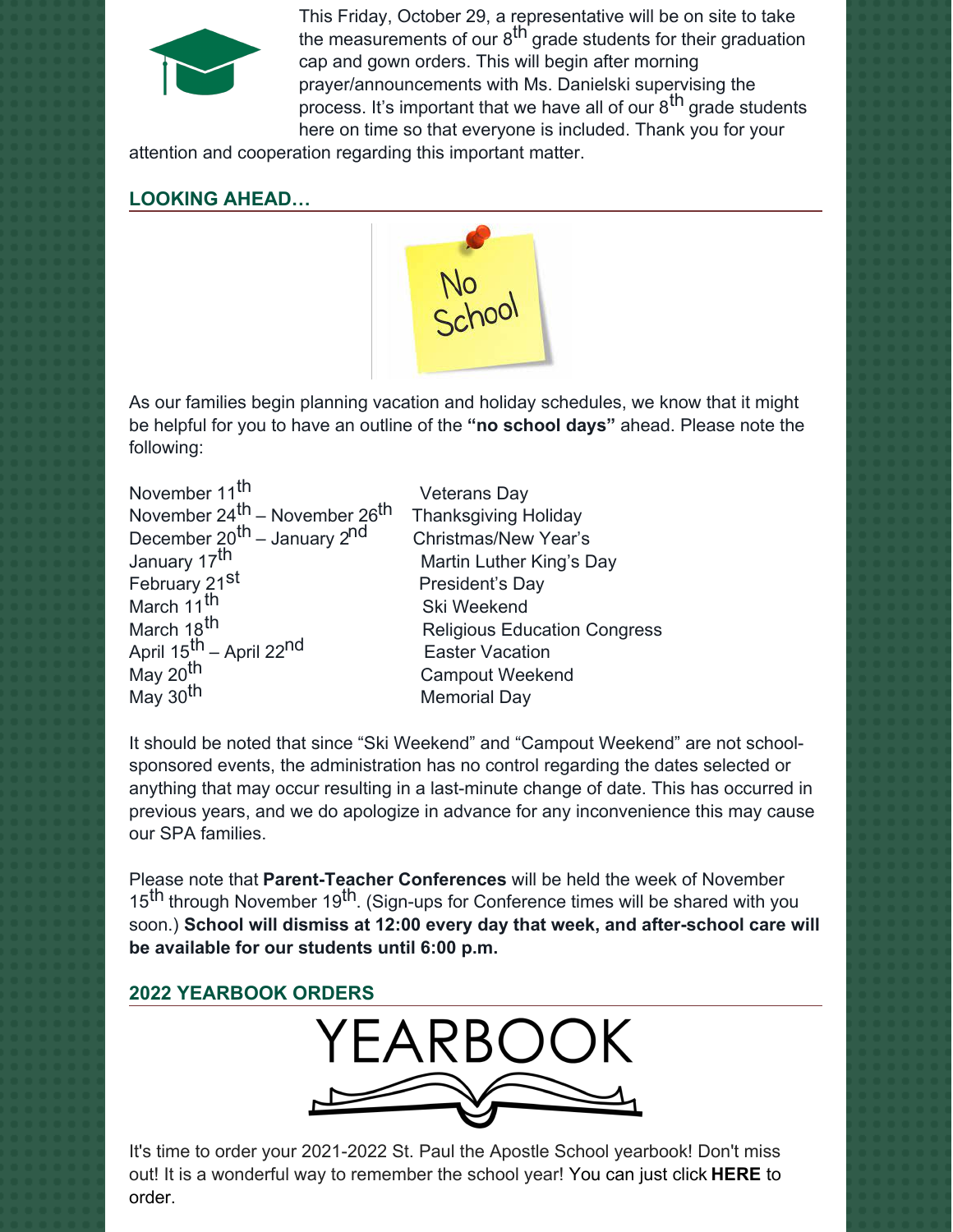\$25- if ordered before November 15th \$35- if ordered between November 16th – December 17th \$45- if ordered between December 18th – January 18th \$55- if paid for in June during yearbook distribution, but there is no guarantee there will be any yearbooks left.

# **2021 FATHER'S CLUB GOLF TOURNAMENT**



The **SPA [Father's](https://www.spadad.org/) Club** (SPA FC) is excited to finally tee-off our 2021 annual Golf Tournament! Sign-up now for a fall afternoon of charitable (and outdoor) fun and competition to support our school.

# **Monday, November 15, 2021 Braemar Country Club (Tarzana)**

8:00 a.m. Registration/Warm-up 9:00 a.m. Putting Contest 10:00 a.m. Shotgun Starts 3:00 p.m. Hosted Awards Reception & Prizes

There are still sponsorship opportunities available. We encourage and appreciate all of your involvement to make this event OUR way of giving back to our kids and the school. If you would like to sponsor a tee or have additional questions, please contact our Father's Club Golf Commissioners:

> **Alan Shih / [AlanShih27@gmail.com](mailto:AlanShih27@gmail.com)** / 310.882.0790 **Mike Malik / [mhmalik22@yahoo.com](mailto:mhmalik22@yahoo.com)** / 310.927.1866

> > **R.S.V.P 2021 Golf [Tournament](https://r20.rs6.net/tn.jsp?f=001M1AGpkBu-9iqvx1s2fs--CQy64vYLrB-3epjAP0fsp0O4O2rs5O9vlCZigk-CHAllmdPWe8jwRMa-MROUAjnpdqOPUxGnfIeKUoFJSnO4ED0wFLb6Vq_0zOH3n0wrB4srCW6B2ddt1n87BaWjTs6JL3KEcpPqVHrgA44krAAd16_NnLSvvadd_d1We2t7RVn17WMKY5UtKmmKIxk5MCkMw==&c=yvB6cQ4Qh7BMJuZ_tXM778lw_fKzn_Ai-aoDp21REAoyTX4rTfCmww==&ch=gcAYQ67QZ-BIVFNhxOZswbT5zlbd3umjVxJqXd4DqoefFRMIVAXVCw==) Sign-Ups**

**APOSTLE'S ATTIC IS ON THE WAY!**